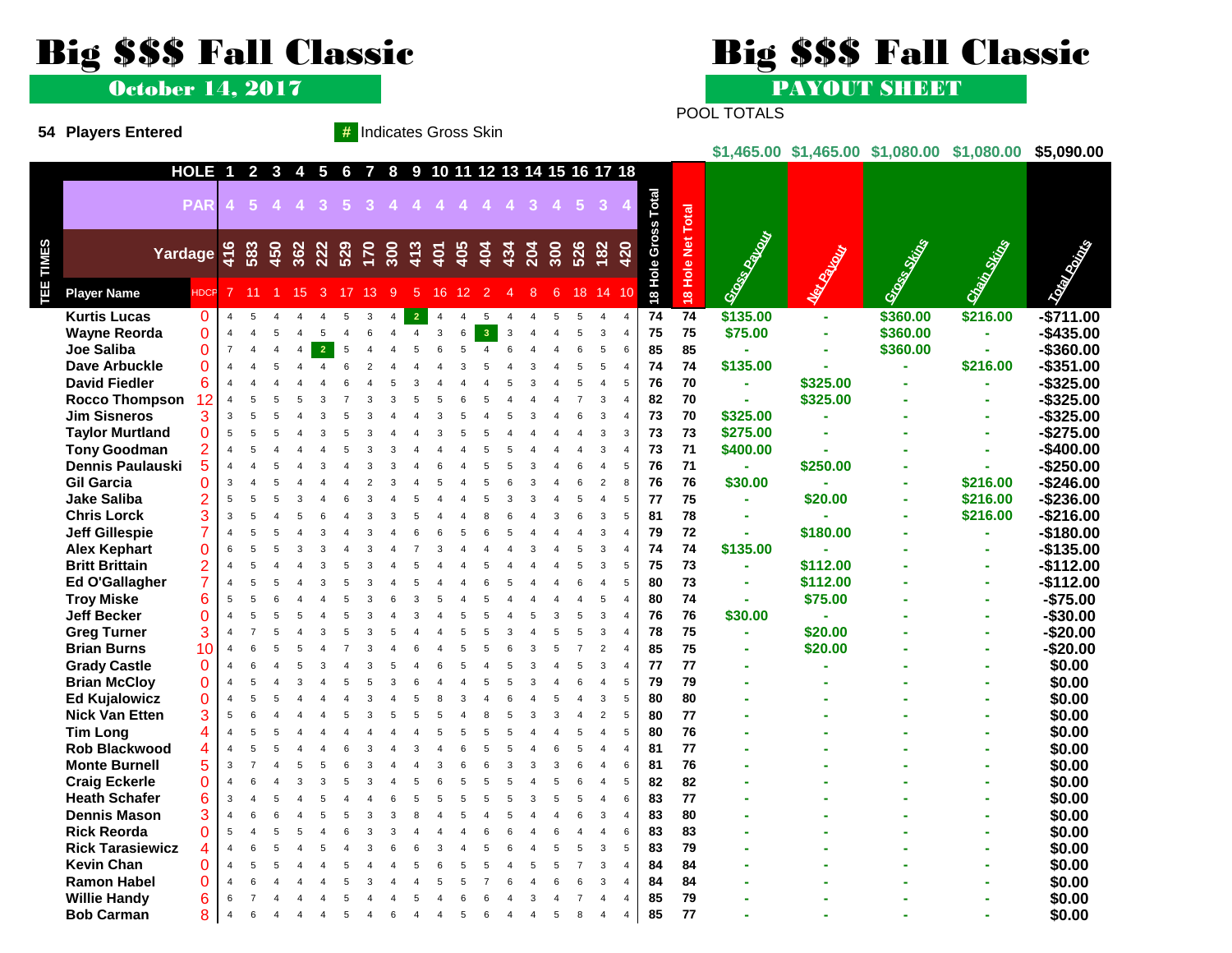| <b>Gary Kephart</b>   | 5           |                |              |   |   |   |  |   |   |   |   |   |   |   |    |                | 5              | 86  | 81 |  |  |  |  | \$0.00 |
|-----------------------|-------------|----------------|--------------|---|---|---|--|---|---|---|---|---|---|---|----|----------------|----------------|-----|----|--|--|--|--|--------|
|                       |             | 3              | 5            |   |   |   |  |   |   |   |   |   |   |   |    | 3              | $\overline{4}$ | 86  | 80 |  |  |  |  |        |
| <b>Ray Phelps</b>     | 6           |                |              |   |   |   |  |   |   |   |   |   |   |   |    |                |                |     |    |  |  |  |  | \$0.00 |
| <b>Matt Isensee</b>   | 8           | 5              |              |   |   |   |  | 5 | 6 | 6 | 5 |   |   | 6 | 6  | 3              | 3              | 87  | 79 |  |  |  |  | \$0.00 |
| <b>Ron Rhodes</b>     | 9           | $\overline{4}$ | 5            |   |   |   |  |   |   | 5 |   |   |   | 5 |    |                |                | 89  | 80 |  |  |  |  | \$0.00 |
| <b>John Butters</b>   | 11          | $\overline{4}$ | 6            |   |   |   |  |   |   |   |   |   |   |   |    | 3              | 6              | 89  | 78 |  |  |  |  | \$0.00 |
| J.T. Cummins          | 13          | $\overline{4}$ | $\mathsf{R}$ |   |   |   |  |   |   |   |   |   |   |   |    |                | 5              | 90  | 77 |  |  |  |  | \$0.00 |
| <b>Brian Turner</b>   | $\mathbf 0$ | 5              | 6            |   | 5 |   |  |   |   |   |   |   |   |   | 14 | $\mathfrak{p}$ | $\overline{4}$ | 91  | 91 |  |  |  |  | \$0.00 |
| <b>Ken Scott</b>      | 8           | $\overline{4}$ |              |   |   |   |  |   |   |   |   |   |   |   |    |                | 5              | 91  | 83 |  |  |  |  | \$0.00 |
| <b>Michael Cheng</b>  | 12          | 3              | 5            |   |   |   |  |   |   |   |   |   |   |   |    |                | 5              | 91  | 79 |  |  |  |  | \$0.00 |
| <b>Tom Tauche</b>     | 14          | 5              |              |   |   |   |  |   |   |   |   |   |   |   |    |                | 6              | 92  | 78 |  |  |  |  | \$0.00 |
| <b>Adam Robertson</b> | 9           | $\overline{7}$ |              |   |   |   |  |   |   |   |   |   |   |   |    |                | 5              | 92  | 83 |  |  |  |  | \$0.00 |
| Louie Jardon          | 8           | $\overline{4}$ |              |   |   |   |  |   | 5 | 5 |   |   |   |   |    | 5              | 6              | 93  | 85 |  |  |  |  | \$0.00 |
| <b>Jason Todd</b>     | 10          | 5              | 6            |   |   |   |  |   |   | 5 |   | 5 | 3 | c |    | 3              | 5              | 95  | 85 |  |  |  |  | \$0.00 |
|                       |             |                |              |   |   |   |  |   |   |   |   |   |   |   |    |                |                | 98  | 85 |  |  |  |  |        |
| <b>Ryan Flores</b>    | 13          | 5              | 5            |   |   |   |  |   |   |   |   |   |   |   |    | 5              | 6              |     |    |  |  |  |  | \$0.00 |
| <b>Craig Loper</b>    | 14          | $\overline{4}$ | 8            | 6 |   | 3 |  |   |   |   |   |   |   |   |    | 3              | 6              | 99  | 85 |  |  |  |  | \$0.00 |
| <b>Lynn Wehling</b>   | 21          | $\overline{7}$ | 6            |   |   |   |  |   |   |   |   |   |   |   |    |                | 8              | 105 | 84 |  |  |  |  | \$0.00 |
| Don Solberg           | 23          | 5              | 9            |   |   |   |  |   |   |   |   |   |   |   | 5  | 5              | 6              | 109 | 86 |  |  |  |  | \$0.00 |
| EnterPlayer54         | 5           |                |              |   |   |   |  |   |   |   |   |   |   |   |    |                |                |     |    |  |  |  |  | \$0.00 |
| EnterPlayer57         | 0           |                |              |   |   |   |  |   |   |   |   |   |   |   |    |                |                |     |    |  |  |  |  |        |
| EnterPlayer58         | 0           |                |              |   |   |   |  |   |   |   |   |   |   |   |    |                |                |     |    |  |  |  |  |        |
| EnterPlayer59         | 0           |                |              |   |   |   |  |   |   |   |   |   |   |   |    |                |                |     |    |  |  |  |  |        |
| EnterPlayer60         | 0           |                |              |   |   |   |  |   |   |   |   |   |   |   |    |                |                |     |    |  |  |  |  |        |
| EnterPlayer61         | 0           |                |              |   |   |   |  |   |   |   |   |   |   |   |    |                |                |     |    |  |  |  |  |        |
| EnterPlayer62         | 0           |                |              |   |   |   |  |   |   |   |   |   |   |   |    |                |                |     |    |  |  |  |  |        |
| EnterPlayer63         | 0           |                |              |   |   |   |  |   |   |   |   |   |   |   |    |                |                |     |    |  |  |  |  |        |
| EnterPlayer64         | 0           |                |              |   |   |   |  |   |   |   |   |   |   |   |    |                |                |     |    |  |  |  |  |        |
| EnterPlayer65         | 0           |                |              |   |   |   |  |   |   |   |   |   |   |   |    |                |                |     |    |  |  |  |  |        |
| EnterPlayer66         | 0           |                |              |   |   |   |  |   |   |   |   |   |   |   |    |                |                |     |    |  |  |  |  |        |
|                       |             |                |              |   |   |   |  |   |   |   |   |   |   |   |    |                |                |     |    |  |  |  |  |        |
| EnterPlayer67         | 0           |                |              |   |   |   |  |   |   |   |   |   |   |   |    |                |                |     |    |  |  |  |  |        |
| EnterPlayer68         | 0           |                |              |   |   |   |  |   |   |   |   |   |   |   |    |                |                |     |    |  |  |  |  |        |
| EnterPlayer69         | 0           |                |              |   |   |   |  |   |   |   |   |   |   |   |    |                |                |     |    |  |  |  |  |        |
| EnterPlayer70         | 0           |                |              |   |   |   |  |   |   |   |   |   |   |   |    |                |                |     |    |  |  |  |  |        |
| EnterPlayer71         | 0           |                |              |   |   |   |  |   |   |   |   |   |   |   |    |                |                |     |    |  |  |  |  |        |
| EnterPlayer72         | 0           |                |              |   |   |   |  |   |   |   |   |   |   |   |    |                |                |     |    |  |  |  |  |        |
| EnterPlayer73         | 0           |                |              |   |   |   |  |   |   |   |   |   |   |   |    |                |                |     |    |  |  |  |  |        |
| EnterPlayer74         | 0           |                |              |   |   |   |  |   |   |   |   |   |   |   |    |                |                |     |    |  |  |  |  |        |
| EnterPlayer75         | 0           |                |              |   |   |   |  |   |   |   |   |   |   |   |    |                |                |     |    |  |  |  |  |        |
| EnterPlayer76         | 0           |                |              |   |   |   |  |   |   |   |   |   |   |   |    |                |                |     |    |  |  |  |  |        |
| EnterPlayer77         | 0           |                |              |   |   |   |  |   |   |   |   |   |   |   |    |                |                |     |    |  |  |  |  |        |
| EnterPlayer78         | 0           |                |              |   |   |   |  |   |   |   |   |   |   |   |    |                |                |     |    |  |  |  |  |        |
| EnterPlayer79         | 0           |                |              |   |   |   |  |   |   |   |   |   |   |   |    |                |                |     |    |  |  |  |  |        |
| EnterPlayer80         | 0           |                |              |   |   |   |  |   |   |   |   |   |   |   |    |                |                |     |    |  |  |  |  |        |
| EnterPlayer81         | 0           |                |              |   |   |   |  |   |   |   |   |   |   |   |    |                |                |     |    |  |  |  |  |        |
| EnterPlayer82         | 0           |                |              |   |   |   |  |   |   |   |   |   |   |   |    |                |                |     |    |  |  |  |  |        |
| EnterPlayer83         | 0           |                |              |   |   |   |  |   |   |   |   |   |   |   |    |                |                |     |    |  |  |  |  |        |
| EnterPlayer84         | 0           |                |              |   |   |   |  |   |   |   |   |   |   |   |    |                |                |     |    |  |  |  |  |        |
| EnterPlayer85         | 0           |                |              |   |   |   |  |   |   |   |   |   |   |   |    |                |                |     |    |  |  |  |  |        |
|                       | 0           |                |              |   |   |   |  |   |   |   |   |   |   |   |    |                |                |     |    |  |  |  |  |        |
| EnterPlayer86         |             |                |              |   |   |   |  |   |   |   |   |   |   |   |    |                |                |     |    |  |  |  |  |        |
| EnterPlayer87         | 0           |                |              |   |   |   |  |   |   |   |   |   |   |   |    |                |                |     |    |  |  |  |  |        |
| EnterPlayer88         | 0           |                |              |   |   |   |  |   |   |   |   |   |   |   |    |                |                |     |    |  |  |  |  |        |
| EnterPlayer89         | 0           |                |              |   |   |   |  |   |   |   |   |   |   |   |    |                |                |     |    |  |  |  |  |        |
| EnterPlayer90         | 0           |                |              |   |   |   |  |   |   |   |   |   |   |   |    |                |                |     |    |  |  |  |  |        |
| EnterPlayer91         | 0           |                |              |   |   |   |  |   |   |   |   |   |   |   |    |                |                |     |    |  |  |  |  |        |